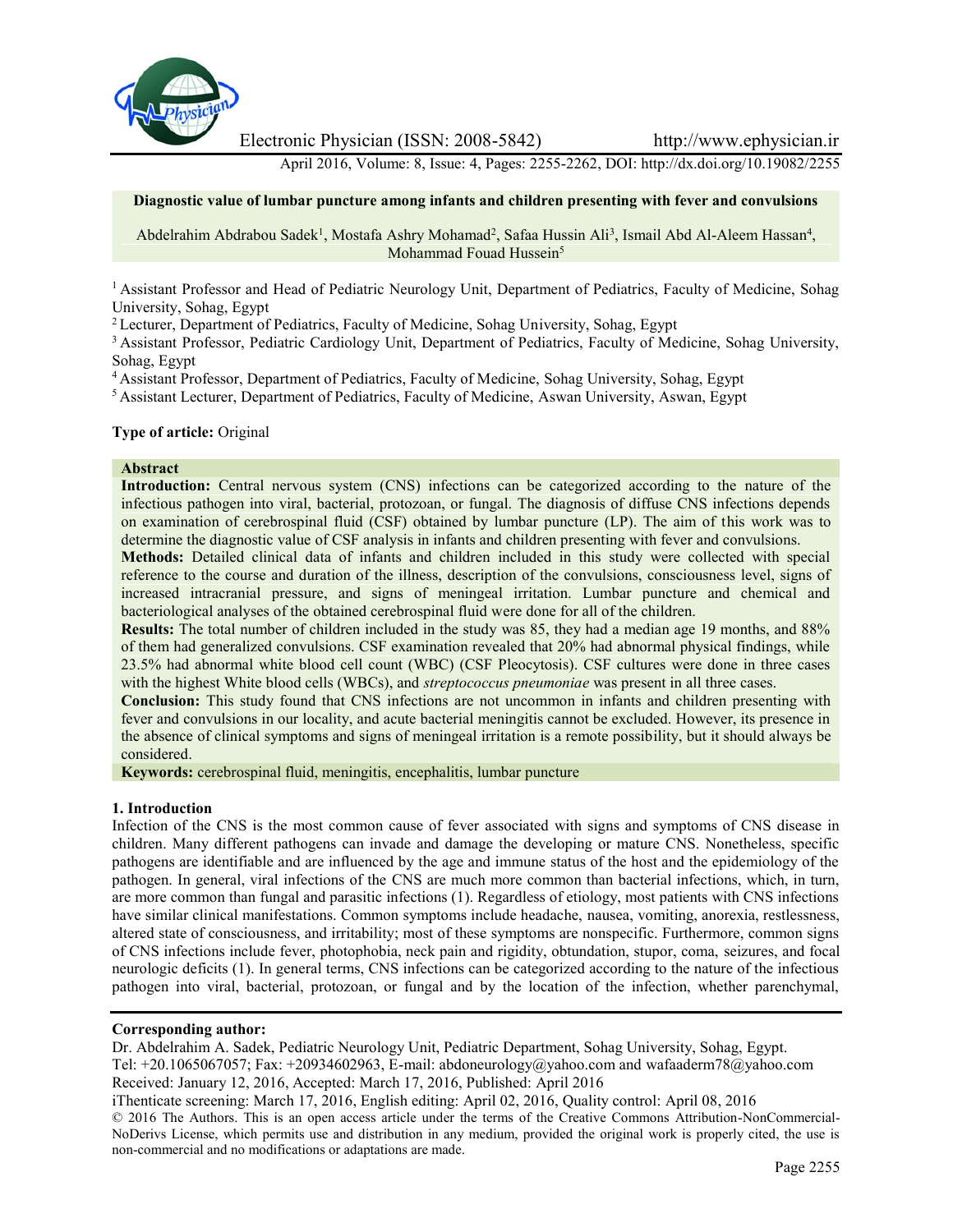meningeal, or vascular (2). The diagnosis of diffuse CNS infections depends on examination of cerebrospinal fluid (CSF) obtained by lumbar puncture (LP) (1*). Streptococcus pneumoniae*, *Neisseria meningitides*, and *Haemophilus influenzae* type b (Hib) are the most common causes of bacterial meningitis in infants and young children worldwide. Children older than 5 and adolescents generally have *S. pneumoniae* and *N. meningitides* as the predominant causes of bacterial meningitis (3). Most of the bacteria that cause invasive diseases have a polysaccharide capsule, and this is the case for meningitis in children (4). The age of the patient affects the manifestations of bacterial meningitis. Less than 50% of the children afflicted with meningitis experience neck stiffness, fever, and changes in their mental status, while only 5% of adults with bacterial meningitis show Kernig and Brudzinski signs. In children with bacterial meningitis, these symptoms are observed even less frequently. Signs of meningeal irritation, including neck stiffness and Brudzinski and Kernig signs are not specific to bacterial meningitis in children (5).The definitive diagnosis of bacterial meningitis requires a lumbar puncture. The analysis of CSF should include white blood cell (WBC) count; glucose and protein concentrations, gram stain, and cultures (6). Pleocytosis is a typical finding in bacterial meningitis, the WBC count usually is greater than 1000 cells/mm3, and there is a predominance of polymorphonuclear leukocytes. In neonates the glucose concentration is usually decreased with a CSF-to-serum glucose ratio of 0.6 or less, whereas, in children older than two months, the ratio is 0.4 or less. In both cases, however, an elevated protein concentration is usually observed (7). The lower level of detection of a gram-stained smear of CSF is about 105 colony-forming units/mL. In patients who have untreated bacterial meningitis, a positive CSF gram stain occurs in 80 to 90% of the patients (8). Encephalitis refers to the inflammation of the brain's parenchyma, and such swelling can be the result of the presence of various viruses and other microorganisms. Some cases of acute disseminated encephalomyelitis (ADEM), which often occur after infections or vaccinations, occur as an immune-mediated phenomenon (9). It is very common for children with viral encephalitis (VE) to be treated with IV acyclovir and broad range of antibiotics. Also, they may be treated for varying lengths of time before confirmation of the VE diagnosis is possible. Thus, the approach to making a diagnosis and the length and route of treatment with acyclovir often vary in these children (10). There is controversy concerning the use of lumbar puncture (LP) when CNS infections are suspected. Frequently, children are admitted and treatments for bacterial meningitis and encephalitis are initiated prior to performing LP. However, it is still essential to perform LP on these children when it is safe to do so to confirm the diagnosis and guide subsequent management (11). It should not be general practice to blindly administer anti-bacterial and anti-viral treatments to all patients with suspected CNS infection prior to LP because there is a risk of missing other diagnoses that may require alternative treatments (12). Since fever and convulsions are very frequent conditions encountered in the Pediatric Department, so our aim was to determine the diagnostic value of CSF analysis in infants and children presenting with fever and convulsions.

### **2. Material and Methods**

### *2.1. Study design*

This observational, hospital-based study was conducted in the emergency unit, the inpatient department, and the intermediate care unit at the pediatric department in Sohag University Hospital, Upper Egypt, during the period from December 2012 through November 2013. All Infants and children, from the age of one month to twelve years, who presented with fever and convulsions, were eligible for this study, but we excluded neonates, patients who had contraindications to lumbar puncture, such as those with suspected mass lesion of the brain, symptoms and signs of impending cerebral herniation, critical illness, skin infection at the site of the lumbar puncture, and thrombocytopenia with a platelet count  $< 20 \times 10^9$ /L. Informed consent of the parents of the children was acquired to conduct this research in addition to the approval of the Faculty of Medicine, Sohag University Ethics Committee. The study was conducted in accordance with the Code of Ethics of the World Medical Association (Declaration of Helsinki) for experiments on humans.

### *2.2. Methods*

Detailed clinical data of the patients were collected, with special reference to onset, course, and duration of the illness, convulsion characteristics, presence of preceding illnesses, such as gastroenteritis, and complications, such as disturbed consciousness in addition to family history of convulsions. Furthermore, data from the examinations of the patients, especially the neurological system (conscious level, signs of increased intracranial pressure, signs of meningeal irritation, signs of lateralization, and other signs of neurological affection) also were collected. Lumbar puncture and CSF analysis (physical, chemical, and cytological aspects by a Cobas c 311 analyzer, Roche Diagnostics, Germany) were done for cases in which there were no contraindications. Brain computed tomography (CT) was done for cases with suspected intracranial lesions.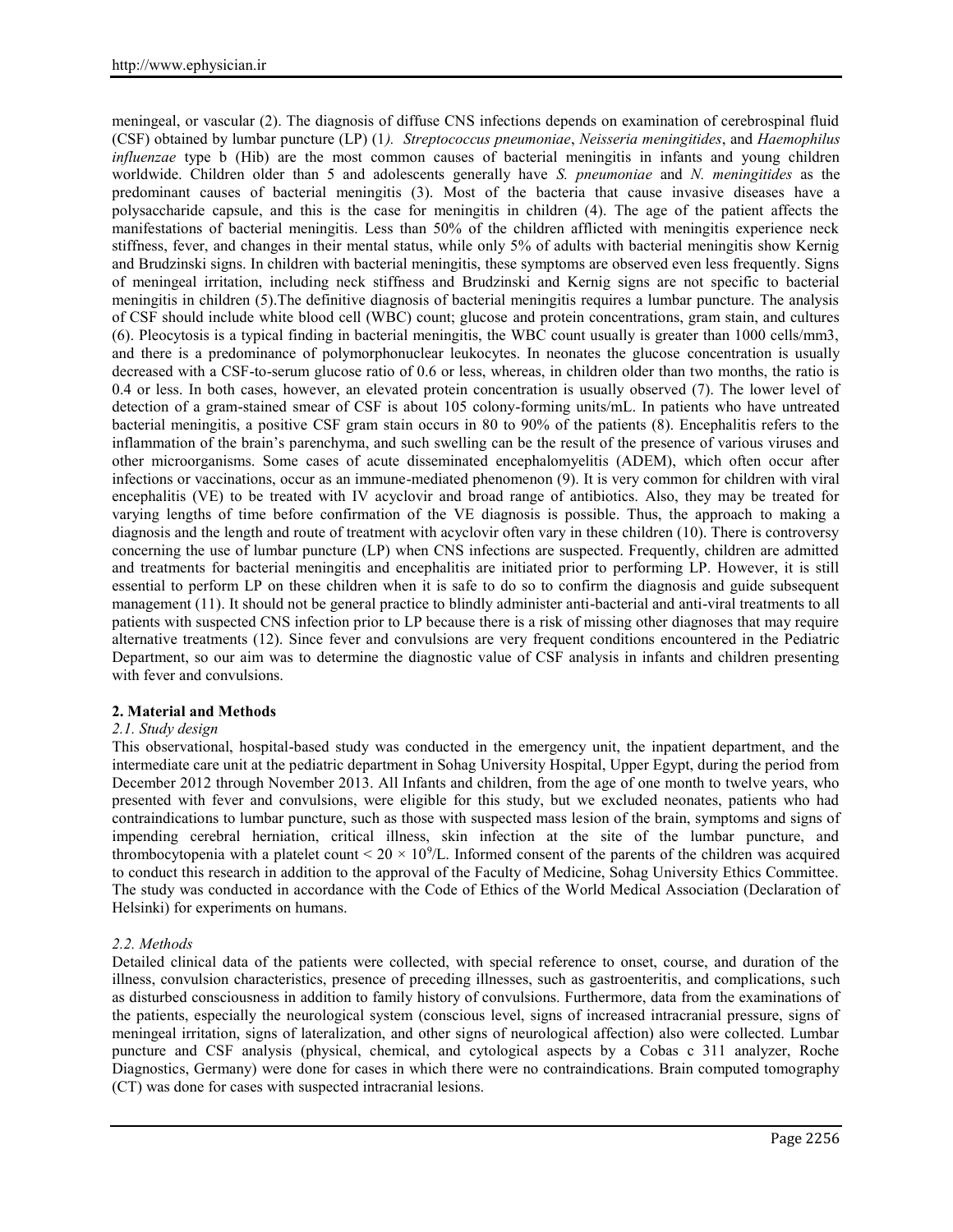# **3. Results**

### *3.1. Descriptive data of the studied patients*

During the study period, 85 children who presented with fever and convulsions were enrolled in this study. The median age was 19 months (age range from 2 months to 10 years) (Table 1). The majority of the patients (69 or 81%) belonged to the age group of one month to two years. Concerning the gender distribution of the studied children, there was no significant difference as 39 (46%) of the patients were males, and 46 (54%) of the patients were females.

| Variable                            |                                    | n              | $\frac{0}{0}$ |
|-------------------------------------|------------------------------------|----------------|---------------|
| Age                                 | 1 month-2 years                    | 69             | 81.18         |
|                                     | 2-5 years                          | 8              | 9.41          |
|                                     | 5-12 years                         | 8              | 9.41          |
| Convulsion duration                 | Less than 15 minutes               | 26             | 30.59         |
|                                     | 15 minutes-24 hr                   | 33             | 38.82         |
|                                     | $1-3$ days                         | 16             | 18.82         |
|                                     | $3-7$ days                         | 9              | 10.59         |
|                                     | $\geq$ 7 days                      | $\mathbf{1}$   | 1.18          |
| Fever                               | Low grade $(\leq 38.5 \degree C)$  | 17             | 20            |
|                                     | High grade $(\geq 38.5 \degree C)$ | 68             | 80            |
| Fever duration (day)                | <1                                 | 18             | 21.18         |
|                                     | $1 - 3$                            | 31             | 36.47         |
|                                     | $3 - 7$                            | 24             | 28.24         |
|                                     | $\geq$ 7                           | 12             | 14.12         |
| Diarrhea                            | Not present                        | 53             | 62.35         |
|                                     | Present                            | 32             | 37.65         |
| Diarrhea duration (day)             | $\leq$ 1                           | 2              | 6.25          |
|                                     | $1 - 3$                            | 11             | 34.38         |
|                                     | $3 - 7$                            | 10             | 31.25         |
|                                     | $\geq$ 7                           | 9              | 28.13         |
| Vomiting                            | Not present                        | 56             | 65.88         |
|                                     | Present                            | 29             | 34.12         |
| Vomiting duration (day)             | $\leq$ 1                           | $\overline{2}$ | 6.90          |
|                                     | $1 - 3$                            | 9              | 31.03         |
|                                     | $3 - 7$                            | 12             | 41.38         |
|                                     | $\geq$ 7                           | 6              | 20.69         |
| Respiratory symptoms                | Not present                        | 78             | 91.76         |
|                                     | Present                            | 7              | 8.24          |
| Respiratory symptoms duration (day) | $1-3$                              | 5              | 71.43         |
|                                     | $3 - 7$                            | $\mathbf{1}$   | 14.29         |
|                                     | $\geq$ 7                           | 1              | 14.29         |
|                                     |                                    |                |               |

**Table 1.** Distribution of studied population according to different findings

# *3.2. Description of convulsions*

Nearly one third (30.6%) of the patients had convulsions for less than a 15-minute duration (Table 1). The great majority of patients (88%) had generalized convulsions, 8% had focal convulsions, and only 4% had focal convulsions with secondary generalization. As regards recurrence, 55 patients (64.7%) had recurrence of convulsions during the same illness, and there was no recurrence in the remaining 35.3% of the patients. Illnesses that preceded the convulsions were gastroenteritis in 37.65% of the patients, upper and lower respiratory tract infections in 8.24% of the patients. More than half of the patients had no preceding illness. Only four patients (4.7%) had past histories of febrile convulsions and six patients (7%) had past histories of epilepsy. A family history of convulsions existed for only 9 patients (10.6 %).

### *3.3. Description of fever*

All patients had fevers of variable durations, and most of them (80%) had high-grade fevers (Table 1).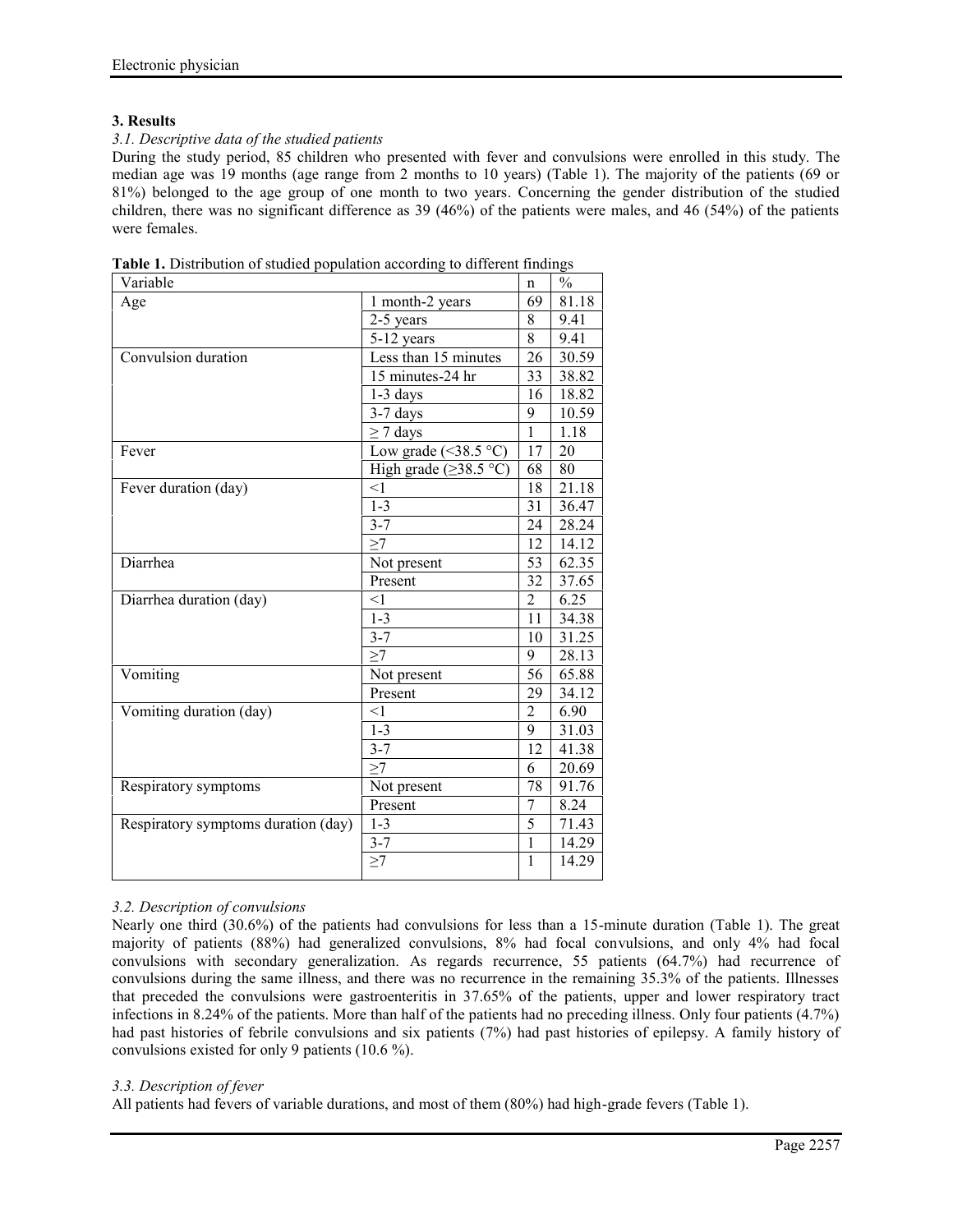### *3.4. Other presenting symptoms*

As regards presenting symptoms other than fever and convulsions, 37.6% of the patients had diarrhea, 34% had vomiting, and 8% had respiratory symptoms (Table 1).

### *3.5. Systemic examination*

The head and neck examinations revealed that 15 patients had tonsillopharyngitis and/or otitis media, eight patients had signs of dehydration due to gastroenteritis, two had pallor, and only one patient had hydrocephalus. Chest examinations showed that 20% of the patients had signs of chest infection (bronchiolitis or pneumonia). Nine patients had signs of hemodynamic instability in cardiac examination. The results of abdominal examinations were unremarkable in the studied group of patients.

### *3.6. Neurological examination*

Neurological examination focused on assessment of conscious level, presence of signs of increased intracranial pressure, signs of meningeal irritation, and signs of lateralization. The findings from the neurological examinations are summarized in Table 2.

| Characteristic                           |                               | n  | $\%$  |
|------------------------------------------|-------------------------------|----|-------|
| Conscious level (Glasgow coma scale)     | 15/15                         | 35 | 41.18 |
|                                          | $8-14/15$                     | 41 | 48.24 |
|                                          | $3 - 7/15$                    | 9  | 10.59 |
| Signs of increased intracranial pressure | Not present                   | 83 | 97.65 |
|                                          | Present                       | 2  | 2.35  |
| Signs of meningeal irritation            | Not present                   | 67 | 78.82 |
|                                          | Neck rigidity &/or retraction | 14 | 16.47 |
|                                          | 2+Positive Brudziniski sign   | 4  | 4.71  |
| Signs of lateralization                  | Not present                   | 83 | 97.65 |
|                                          | Present                       | 2  | 2.35  |

| Table 2. Distribution of studied population according to neurological examination |  |
|-----------------------------------------------------------------------------------|--|
|-----------------------------------------------------------------------------------|--|

# *3.7. CSF examination and culture*

CSF examination included physical, chemical, and microscopic examination. In the physical examination, most patients had clear aspect, and 20% had abnormal aspect (semi-turbid or turbid). Nearly the same was noticed for sediment. The color was normal in 86% of the patients. The findings of the CSF physical examination are presented in Table 3.

| CSF findings |             | n  | $\frac{0}{0}$ |
|--------------|-------------|----|---------------|
| Aspect       | Clear       | 67 | 78.82         |
|              | Semi-turbid | 13 | 15.29         |
|              | Turbid      | 5  | 5.88          |
| Sediment     | Nil         | 65 | 76.47         |
|              | White       | 5  | 5.88          |
|              | Red         | 15 | 17.65         |
| Color        | Watery      | 73 | 85.88         |
|              | White       | 4  | 4.71          |
|              | Yellow      | 6  | 7.06          |
|              | Red         | 2  | 2.35          |

Concerning chemical analysis of CSF, only 6% of patients had abnormal (decreased) glucose, and 24% had abnormal (increased) protein. Increased protein concentration was categorized into three groups. Microscopic examination indicated that 8% of patients had RBCs greater than 5/HPF. Normal WBC count was observed in 76.5% of the patients. Abnormal WBC count (CSF pleocytosis) was categorized into two groups, i.e., 5-1000/HPF (that is mostly due to viral infection) and 1000-10000/HPF (that is mostly due to bacterial infection). The results appeared to represent 20% (17 cases) for the first group and 3.5% (three cases) for the second group. The results of differential WBC count were 71% all lymphocytes, 13% with lymphocyte predominance, and 16% with neutrophil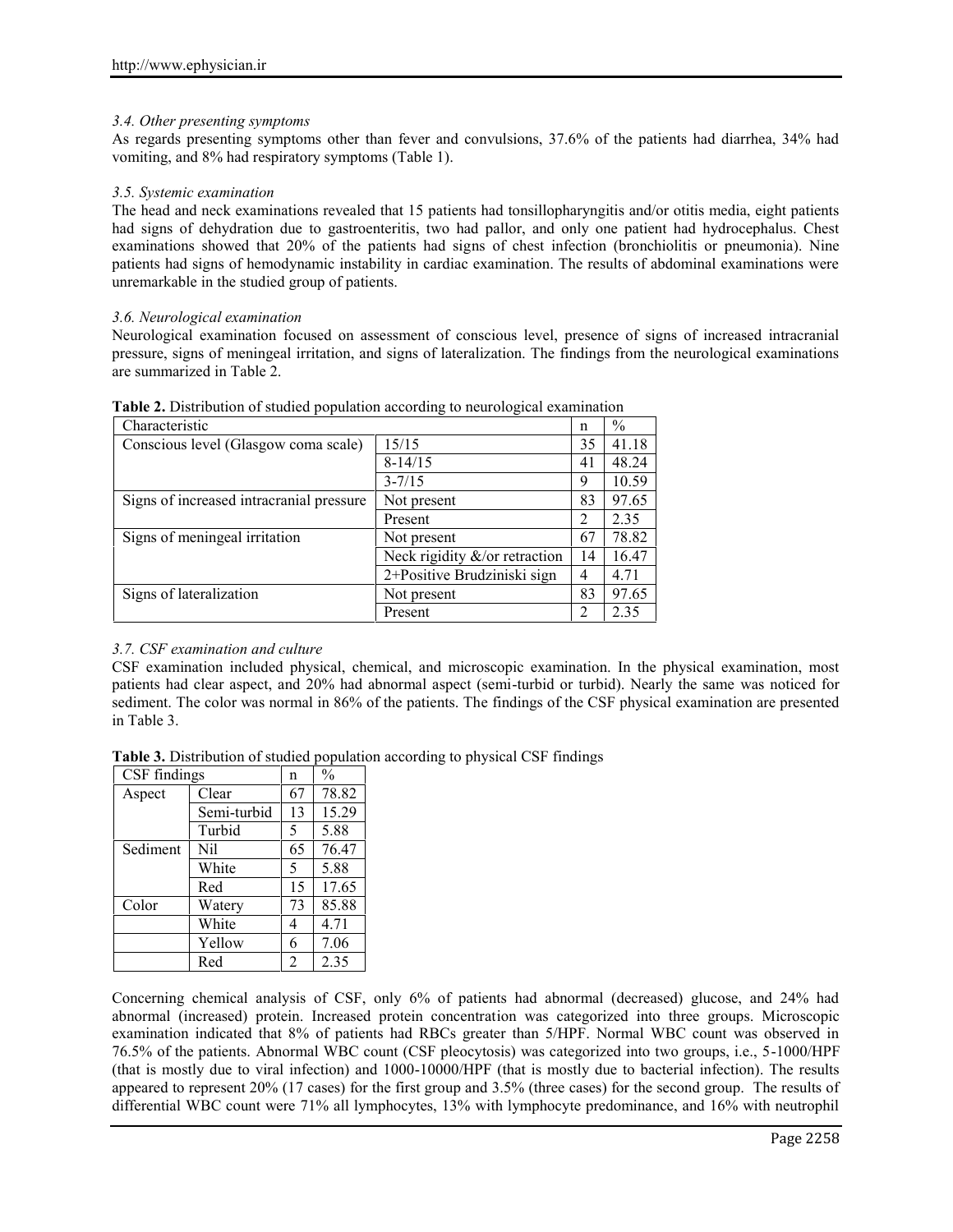predominance. CSF cultures were done for the three cases with the highest WBC count, and they indicated that the three children had *streptococcus pneumoniae*.

### *3.8. CT brain scan*

CT brain scans were done for only 36 cases. It was not done for all cases because it was restricted to cases in which abnormal neurological examinations suggested possible intracranial pathology. Abnormalities were found in 10 cases. These abnormalities were brain edema in five cases, localized hypodense area(s) in two cases, diffuse brain atrophy in two cases, and hydrocephalus in one case.

# *3.9. Comparing results between the normal and abnormal CSF groups*

#### 3.9.1. Age, gender, and convulsions

When we compared the results of patients with normal CSF (65 cases) and those with abnormal CSF (CSF pleocytosis, 20 cases) according to age and gender, we found no significant difference between the two groups. Regarding convulsions, we found that the duration less than 15 minutes was present to a greater extent in patients with normal CSF (35.4%) than in patients with abnormal CSF (10%). Longer durations were present to a greater extent in patients with abnormal CSF (90%). Generalized convulsions occurred in patients who had normal CSF (92.3%) to a greater extent than in who had abnormal CSF (75%). However, other distribution patterns occurred in the abnormal group (25%) more than in the normal group (7.6%). Recurrence during the same illness occurred more often in patients with abnormal CSF (80%) than in the other patients (60%). Preceding illness: no certain preceding illness was present in 65% of patients with abnormal CSF, which was more than the percentage in the group with normal CSF (50%). Gastroenteritis occurred slightly more in patients with normal CSF (38.5%) than in the abnormal group (30%). Past history: febrile convulsions were not found in any case with abnormal CSF, but 6% of the other group had a history of their occurrence. No significant difference appeared concerning past history of epileptic fits. Family history: convulsions seemed to be present more in cases with abnormal lumbar puncture (20%) than the cases with normal results (7.7%) (Table 4).

### 3.9.2. Description of fever

Temperatures less than 39 °C were present more in patients with normal CSF (37%) than in patients with abnormal CSF (20%); just the opposite was found for temperatures of 39  $^{\circ}$ C and higher (Table 5).

| Convulsion        |                           | Normal CSF $[n (%)]$ | Abnormal CSF $[n (%)]$ | p-value |
|-------------------|---------------------------|----------------------|------------------------|---------|
| Duration          | $<$ 15 minutes            | 23 (35.38)           | 2(10)                  | 0.33    |
|                   | 15 minutes $-24$ hours    | 25 (38.460)          | 8(40)                  |         |
|                   | $1-3$ day                 | 10(15.38)            | 6(30)                  |         |
|                   | $3-7$ day                 | 6(9.23)              | 3(15)                  |         |
|                   | $\geq$ 7 days             | 0(0.00)              | 1(5)                   |         |
| Type              | Generalized               | 60(92.31)            | 15(75)                 | 0.08    |
|                   | Focal or localized        | 3(4.62)              | 4(20)                  |         |
|                   | Focal with secondary      | 2(3.08)              | 1(5)                   |         |
|                   | generalization            |                      |                        |         |
| Recurrence during | Present                   | 39(60)               | 16(80)                 | 0.10    |
| the same illness  | Not present               | 26(40)               | 4(20)                  |         |
| Preceding illness | None                      | 33 (50.77)           | 13 (65)                | 0.46    |
|                   | Gastroenteritis           | 25 (38.46)           | 6(30)                  |         |
|                   | URTI                      | 2(3.08)              | 1(5)                   |         |
|                   | <b>LRTI</b>               | 5 97.69)             | 0(0.00)                |         |
| Past history      | None                      | 56 (86.15)           | 19(95)                 | 0.47    |
|                   | Of febrile convulsions    | 4(6.15)              | 0(00)                  |         |
|                   | Of convulsions (epilepsy) | 5(7.69)              | 1(5)                   |         |
| Family history of | Not present               | 60(92.31)            | 16(80)                 | 0.12    |
| convulsions       | Present                   | 5(7.69)              | 4(20)                  |         |

| <b>Table 4.</b> Comparison between patients with normal CSF and those with abnormal CSF according to convulsion |  |  |
|-----------------------------------------------------------------------------------------------------------------|--|--|
|                                                                                                                 |  |  |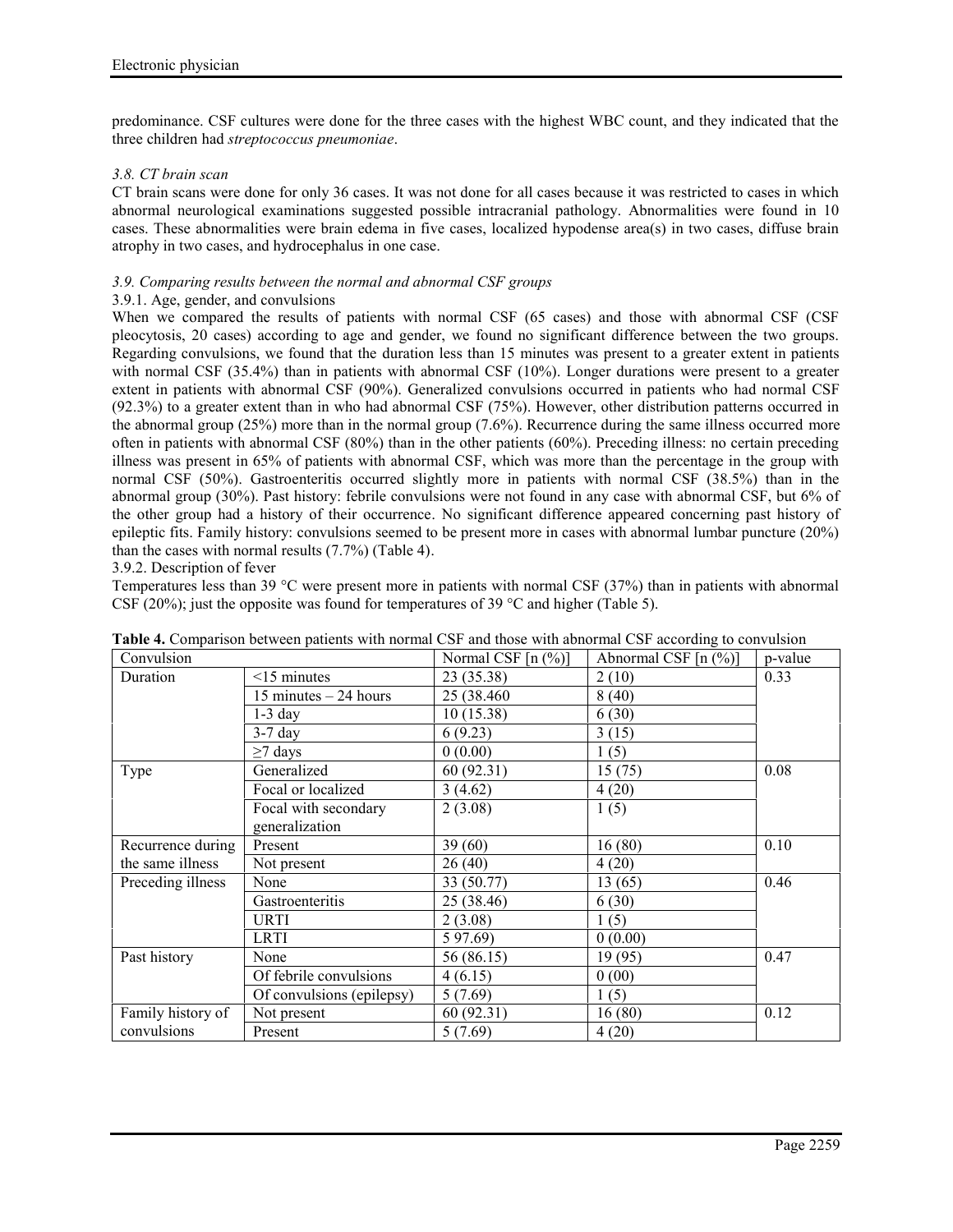| Characteristics |            | Normal CSF $[n (%)]$ | Abnormal CSF $[n (%)]$ | p-value |
|-----------------|------------|----------------------|------------------------|---------|
| Fever           | Low grade  | 15(23.07)            | 2(10)                  | 046     |
|                 | High grade | 50 (76.92)           | 18 (90)                |         |
| Fever duration  | $\leq$ 1   | 16(24.62)            | 2(10)                  | 0.27    |
| (day)           | 1-3        | 23 (35.38)           | 8(40)                  |         |
|                 | $3 - 7$    | 19(29.23)            | 5(25)                  |         |
|                 | $\geq 7$   | 7(10.77)             | 5(25)                  |         |

|  |  | <b>Table 5.</b> Comparison between patients with normal CSF and those with abnormal CSF according to fever |
|--|--|------------------------------------------------------------------------------------------------------------|
|  |  |                                                                                                            |

# 3.9.3. Other presenting symptoms

Diarrhea occurred in 40% of patients with normal CSF and in 30% of patients with abnormal CSF. There was no significant difference in the occurrence of vomiting and respiratory symptoms between the two groups.

# 3.9.4. Neurological examination

Signs of increased intracranial pressure were not present in any of the cases with normal yield of lumbar puncture. However, such signs were found in 10% of patients with CSF Pleocytosis. Also signs of meningeal irritation were apparent and clear in half of the patients with abnormal CSF, whereas only 12% of patients who had normal CSF had this symptom. Signs of lateralization occurred in 5% of patients in the abnormal group and in 1.5% of the normal group (Table 6).

# 3.9.5. CT brain

CT brain abnormalities were found in 63.6% of patients with CSF pleocytosis, whereas they were found in only 12% of the patients with normal CSF (Table 7).

|             |  |  |  | Table 6. Comparison between patients with normal CSF and those with abnormal CSF according to Neurological |  |
|-------------|--|--|--|------------------------------------------------------------------------------------------------------------|--|
| examination |  |  |  |                                                                                                            |  |

| Characteristics                 | Normal CSF                        | Abnormal CSF                   | p-value                        |      |  |
|---------------------------------|-----------------------------------|--------------------------------|--------------------------------|------|--|
|                                 |                                   | $\lceil n \binom{0}{0} \rceil$ | $\lceil n \binom{0}{0} \rceil$ |      |  |
| Conscious level (Glasgow coma   | 15/15                             | 29 (44.62)                     | 6(30)                          | 0.21 |  |
| scale)                          | $8 - 15/15$                       | 28 43.08)                      | 13(65)                         |      |  |
|                                 | $3 - 7 - 15$                      | 8(12.31)                       | (5)                            |      |  |
| Signs of increased intracranial | Not present                       | 65 (100)                       | 18 (90)                        | 0.01 |  |
| pressure                        | Present                           | 0(0.00)                        | 2(10)                          |      |  |
| Signs of meningeal irritation   | Not present                       | 57 (87.69)                     | 10(50)                         | 0.01 |  |
|                                 | Neck rigidity $\&$ /or retraction | 7(10.77)                       | 7(35)                          |      |  |
|                                 | 2+ Positive Brudziniski sign      | 1(1.54)                        | 3(15)                          |      |  |
| Signs of lateralization         | Not present                       | 64 (98.46)                     | 19 (95)                        | 0.37 |  |
|                                 | Present                           | 1 (1.54)                       | (5)                            |      |  |

**Table 7.** Comparison between patients with normal CSF and those with abnormal CSF according to CT brain results<br> **TCSF** findings<br> **TCSF** findings<br> **TCSF**  $\frac{1}{10}$  **D**  $\frac{1}{100}$  **CSF**  $\frac{1}{100}$  **D**  $\frac{1}{100}$  **CSF** CSF findings and the set of the set of the set of the Normal CSF | Abnormal CSF | p-value | Set of the set of the set of the set of the set of the set of the set of the set of the set of the set of the set of the set of th

|                        |                                       | [n (%)]    | $\lceil n \left( \frac{9}{6} \right) \rceil$ |      |
|------------------------|---------------------------------------|------------|----------------------------------------------|------|
| Brain CT scan          | Not done                              | 40(61.54)  | 9(45)                                        | 0.19 |
|                        | done                                  | 25 (38.46) | 11(55)                                       |      |
| Results of CT brain if | Normal                                | 22 (88)    | 4(36.36)                                     | 0.02 |
| done                   | Abnormal (localized hypodense area(s) | (4)        | 1(9.09)                                      |      |
|                        | Abnormal (brain edema)                | (4)        | 4(36.36)                                     |      |
|                        | Abnormal (diffuse brain atrophy)      | (4)        | 1 (9.09)                                     |      |
|                        | Abnormal (hydrocephalus)              | 0(0.00)    | 1 (9.09)                                     |      |

### **4. Discussion and conclusions**

Infants and children presenting with fever and convulsions represent a relatively common emergency faced in outpatients as well as emergency section of the pediatric department. The aim of the evaluation of these patients was to clarify the diagnosis and to give appropriate therapy. The main question to be answered in this situation is whether the child has meningitis (14). Examination of cerebrospinal fluid (CSF) is very essential for accurate diagnosis of acute bacterial meningitis (ABM) (15). The present study performed a clinical analysis and reviewed the data of 85 infants and children presenting with fever and convulsions regarding history taking and clinical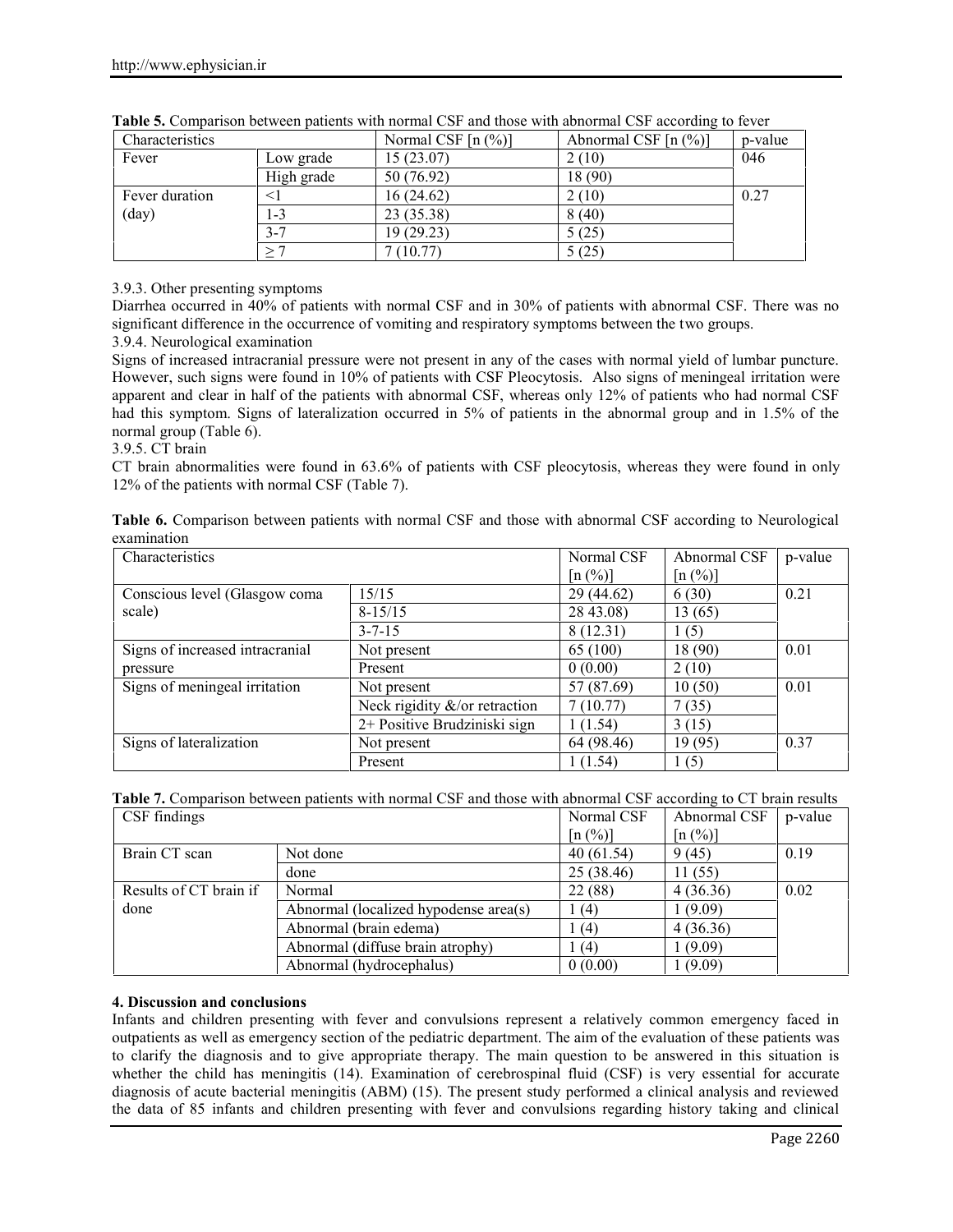examination with special consideration for description of convulsions and presence of clinical signs suggesting CNS infection. Examination of CSF was performed for all cases to detect those having CNS infection. The idea was to determine the prevalence of CNS infection and especially acute bacterial meningitis in infants and children who present with fever and convulsions, by presence of CSF pleocytosis, and to correlate this diagnosis to their clinical profile. We noticed that the great majority of cases belonged to the youngest age group (one month to two years), reflecting the common occurrence of convulsions with fever in this age group. The median age was 19.9 months, and this was similar to Ghotbi and Shiva's study in which the median age was 19.3 months (16). ABM was defined as growth of a pathogen from a CSF specimen obtained within one week of presentation (14). CSF cultures were conducted for cases that had a WBC count coinciding with ABM (1000-10000/HPF) only. Three cases were diagnosed to have ABM by this definition i.e., 3.5% of all cases. This percentage was higher than it was in the following studies, i.e., Ghotbi and Shiva's study, in which ABM was diagnosed in 2% of the studied cases (16); Kimia's study, in which ABM was found in 0.9% of the studied cases (14); and Fletcher and Sharieff's study, in which ABM was discovered in 0.5% of the cases (17).

The possible explanation of the higher percentage of cases of ABM in our study is that our study included all cases that presented with fever and convulsions, including cases with their first complex febrile seizures, as was the case in Kimia's and Fletcher's studies, and our study included a wider range of age groups, whereas the other three studies included only cases from six months to five years (60 months); our study was performed on a smaller number of cases, and it was conducted in a governorate in Upper Egypt that was characterized by low socioeconomic conditions and the common occurrence of infectious and contagious diseases. A very important point is that the mentioned studies were performed on cases with a very high percentage of up-to-date vaccination coverage (98% in Kimia's Study and 97.8% in Fletcher's study). However, our obligatory expanded program of vaccination did not cover the pathogens commonly implicated in the etiology of ABM. However, when we compared our results to those of studies performed in developing countries, our figures were comparable or even lower; in a study performed in Nigeria by Akpede and Sykes, ABM was diagnosed in 4.2% of cases (18). In another study in Nepal conducted by Joshi Batajoo et al., ABM was present in 4.5% of cases (19). In our study, meningoencephalitis (non-bacterial) was detected in 20% of the studied cases. The last mentioned study had that the nearest results to ours was Fletcher's study (11%). Our value was larger than the other studies, and this may be due to the same causes mentioned earlier. Concerning the isolated organism, the three cases revealed *streptococcus pneumoniae* on CSF culture, and this was similar to that found in Kimia's study (14). When the clinical profile is considered, there was a statistical significance correlating the presence of signs of meningeal irritation and signs of increased intracranial pressure to the presence of abnormal CSF white blood cell count. Meningeal irritation was present in many cases diagnosed with viral meningoencephalitis and in all cases diagnosed with bacterial meningitis. This statistical significance is also present in all of the mentioned studies, despite the limited resources that hindered us from performing CSF cultures for all cases with CSF Pleocytosis. This study found that, in infants and children presenting with fever and convulsions, CNS infections are not an uncommon disease in our locality, and acute bacterial meningitis cannot be excluded. However its presence in the absence of clinical symptoms and signs of meningeal irritation is a remote possibility, but it should always be considered. So our recommendation is to inform pediatricians in our locality to raise their clinical suspicion for CNS infections and lumbar puncture should be done for cases with clinical manifestations of meningitis or in the presence of risk factors suggested by other studies and guidelines, such as prior antibiotic use (as partially treated meningitis may be present) and age younger than one year (as signs of meningitis are insensitive in this age group). This may reduce chronic neurological disabilities following CNS infections.

### **Acknowledgments:**

The authors thank all children and their parents for their kind participation in the study.

### **Conflict of Interest:**

There is no conflict of interest to be declared.

#### **Authors' contributions:**

All authors contributed to this project and article equally. All authors read and approved the final manuscript.

### **References:**

1) Sahu RN, Kumar R, Mahapatra AK. Central nervous system infection in the pediatric population. J Pediatr Neurosci. 2009; 4(1): 20-4. doi: 10.4103/1817-1745.49102. PMID: 21887170, PMCID: PMC3162832.